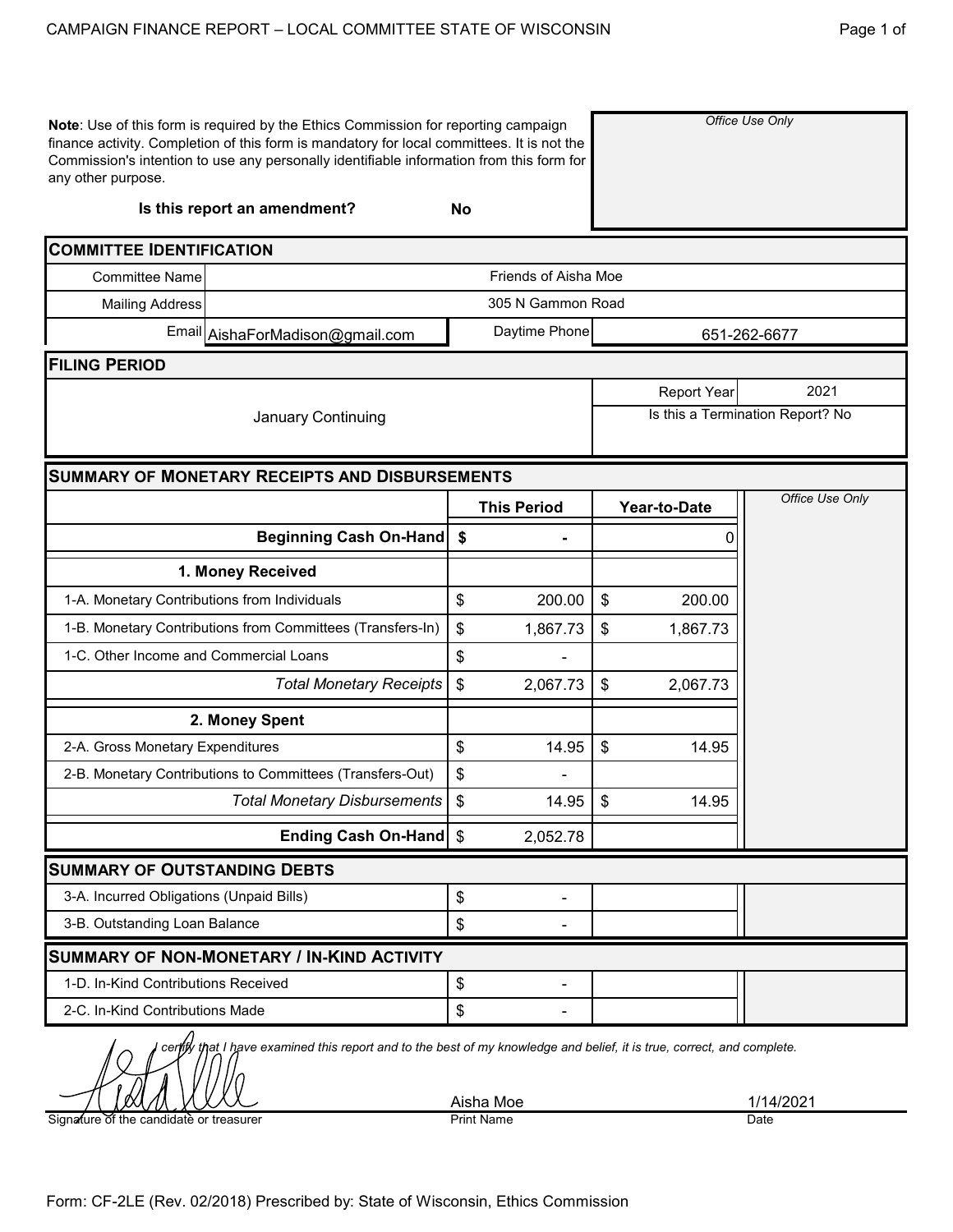| <b>Date</b>       | Name                    | <b>Address</b>      | City    | <b>ST</b> | Zip | <b>Occupation</b>      | Comments | <b>Amount</b> |
|-------------------|-------------------------|---------------------|---------|-----------|-----|------------------------|----------|---------------|
| 12/6/2020 Pam Moe |                         | 1918 Arden Lane     | Madison | W!        |     | 53719 Retired          |          | 100.00        |
| 12/25/20          | <b>Michael Lindvall</b> | 640 E<br>Johnson St | Madison | W         |     | 53703 Legislative Aide |          | 100.00        |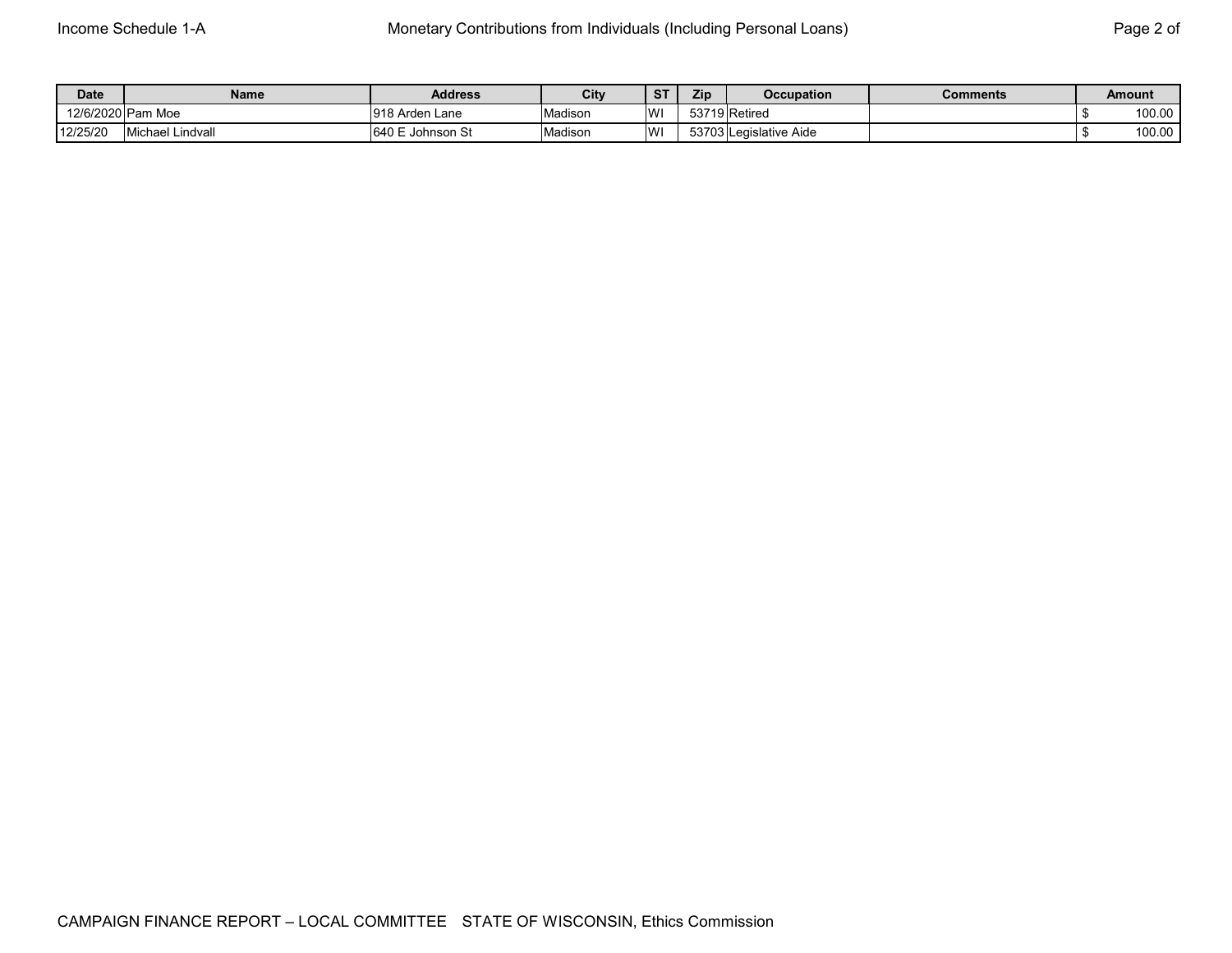| Date        | <b>Committee Name</b>                               | <b>Address</b>                       | City    | $\sim$<br>$\mathbf{z}$ | Zip    | Comments                                                   | Amount  |
|-------------|-----------------------------------------------------|--------------------------------------|---------|------------------------|--------|------------------------------------------------------------|---------|
| 12/6/2021 5 | Aisha Moe<br>$\sim$ Aleho $\sim$<br>nndr<br>71 IU 3 | 305 <sub>h</sub><br>Road<br>I Gammon | Madison | <b>W</b>               | 537171 | : Senate Campaign<br>anster from<br>ピャヘキヘ<br>$\cdot$ ) are | .867.73 |